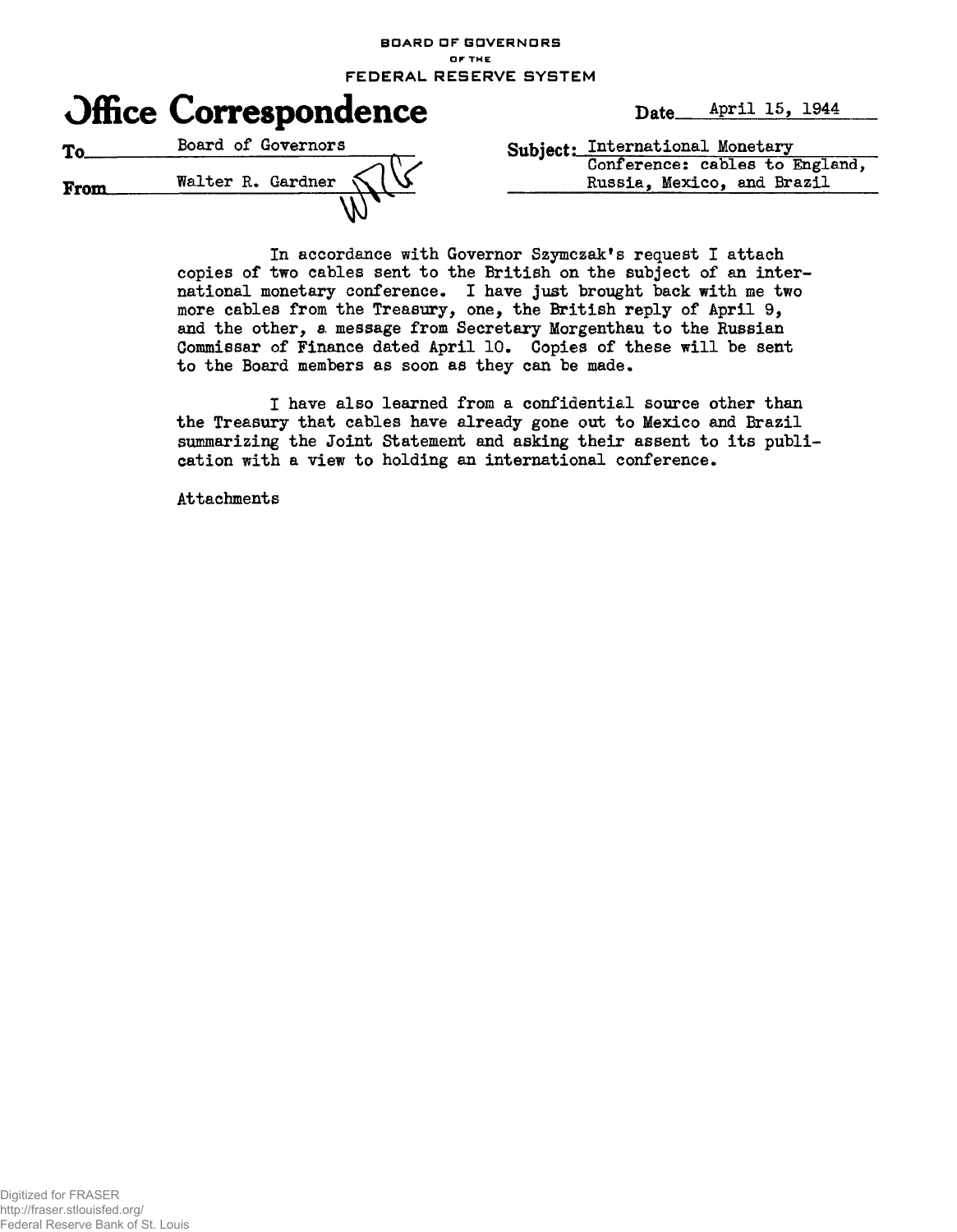COP Y



April 5, 1944

Please send the following cable to the American Embassy, London.

"To Winant from the Secretary of the Treasury.

"Please call upon the Chancellor of the Exchequer and inform him of the following personal message from me. I should also appreciate it if you would supplement the message with an oral explanation of the urgent necessity for an immediate reply.

"1. The President has given his approval to the calling of a conference of the Ministers of Finance\* of the United and Associated Nations for the purpose of establishing an International Monetary Fund and a Bank for Reconstruction and Development. He has specified that if a conference is to be called, he wishes it convened during May. To do this, it is essential to publish the Joint Statement of recommendations within a week or so inasmuch as a minimum of five to six weeks must elapse between the publication of the Joint Statement and the convening of the conference. This period is needed both to prepare for the conference and to permit discussions of the Joint Statement in Parliament as requested by the U.K. experts.

"2. Before we can publish the statement, we must also have the acquiescence of the technical experts of some other countries. The U. K. technical experts have insisted that we do not show even a preliminary draft of the Joint Statement to the technical experts of other countries until its publication has been agreed between us. For this reason we need about a week between the day the U. K. experts agree to the Joint Statement and the date of actual publication.

"3. It is not my intention to try to influence in any way the decision of the Chancellor of the Exchequer on the recommendations of the technical experts. As the Joint Statement explicitly states the recommendations are solely those of the technical experts, and governments are in no way bound by them. My purpose is to inform the Chancellor of the Exchequer of the necessity for a prompt decision on whether or not the  $U^*$ . K. experts agree with the Joint Statement of principles.

<sup>\* &</sup>quot;Ministers of Finance" was changed to "Governments" in the cable that was actually sent.  $(W,R,G_*)$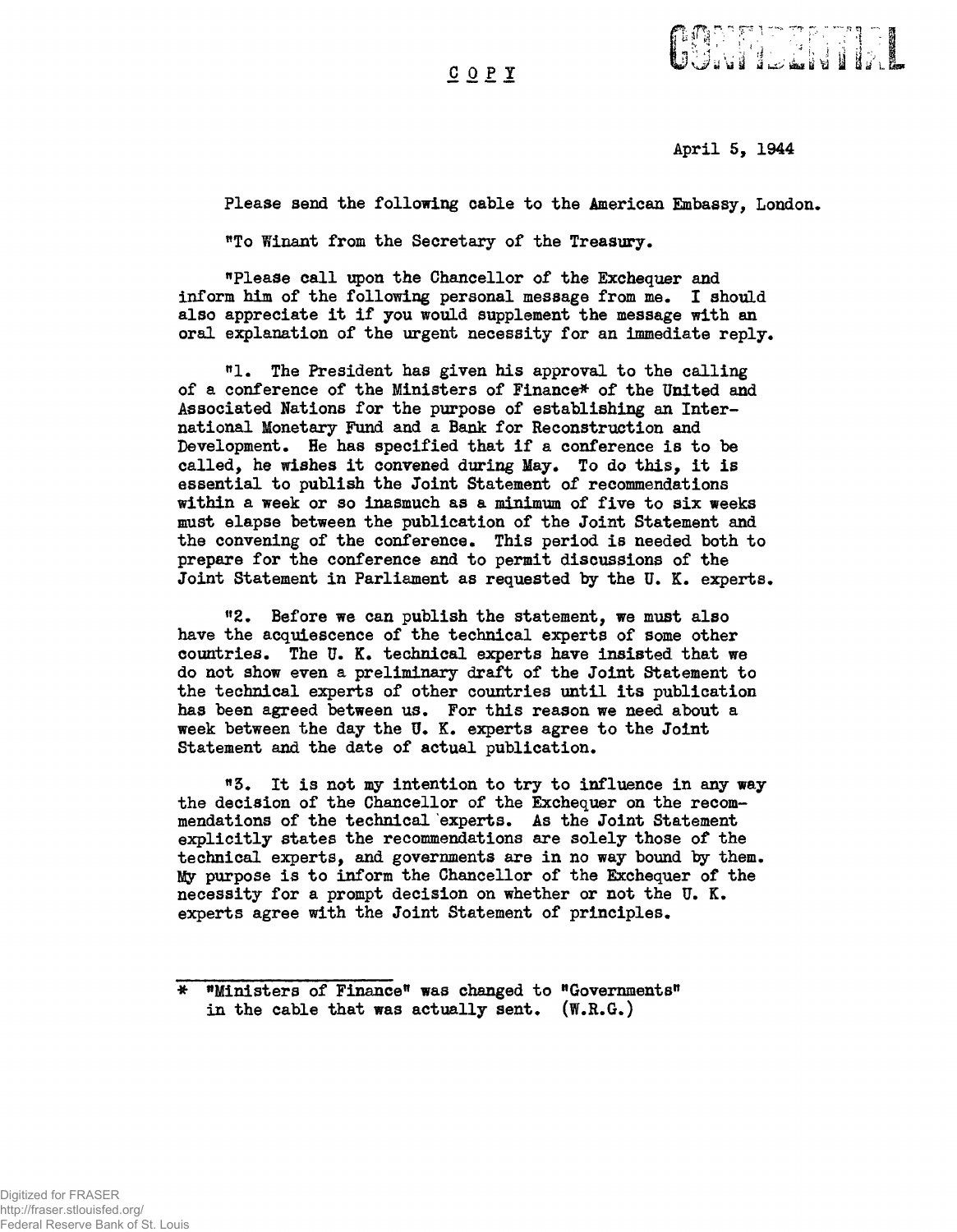M . It is clear that unless we hear from the U. K. within a few days or so regarding publication of the Joint Statement we shall be unable to hold a conference at the time selected by the President. If it is not held then, there is no saying if and when a conference can be held. It is my hope, therefore, that you will let me know within a few days the decision on publication of the Joint Statement.

"5. If the Joint Statement is published promptly there would still be time for public discussions of the recommendations of the experts before invitations to the conference are issued. Under any circumstances, it is my intention to appear before the appropriate Congressional Committees soon to inform them of the status of the technical discussions. The precise date for issuing invitations and convening the conference could be settled soon after the Joint Statement is published."

 $HDW: EMB/jm \t 4/5/44$ 

 $-2-$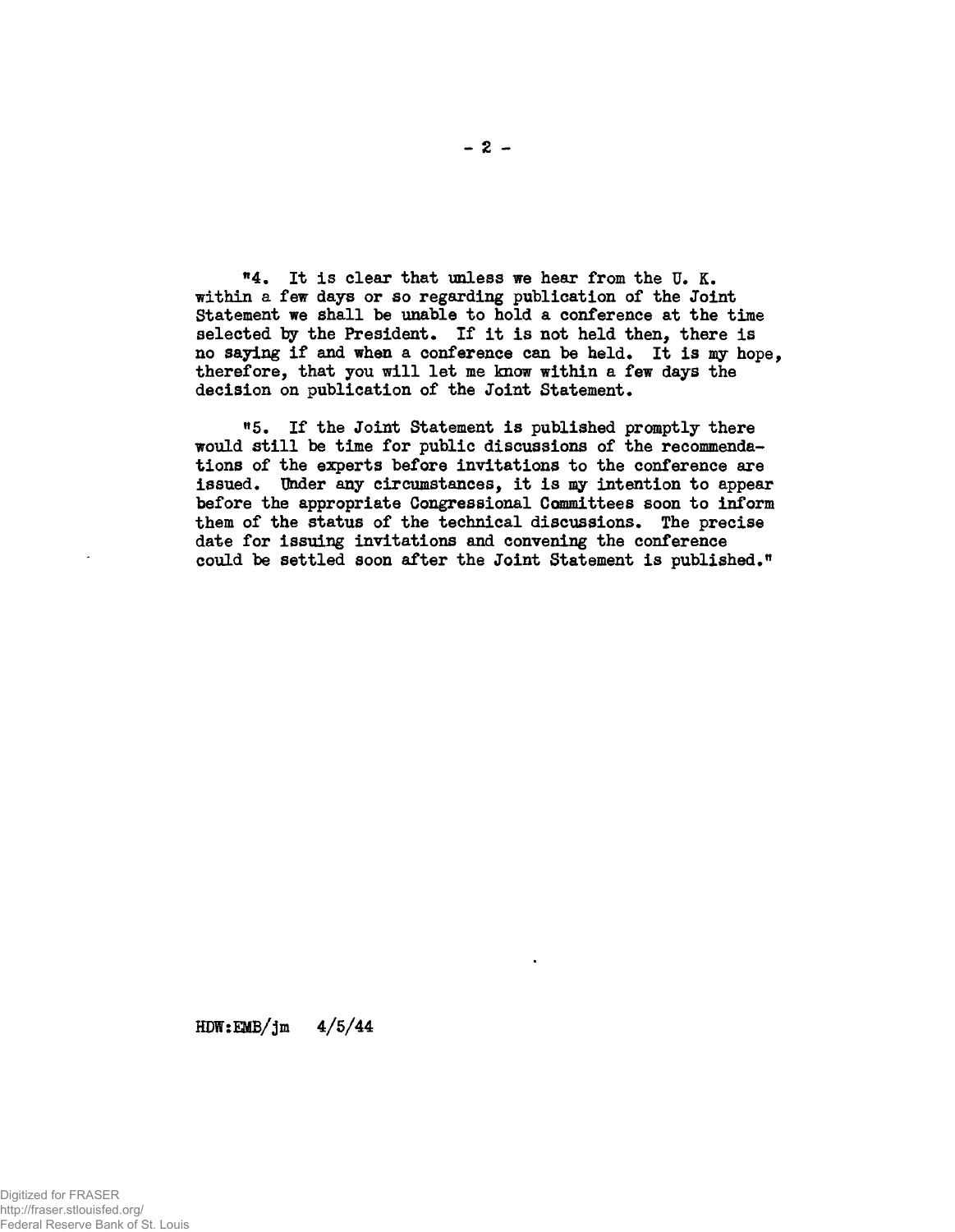April 10, 1944

## U» S. URGENT

Please send the following cable to the American Embassy, London.

*r ••'""-* **— —**

To the Ambassador from the Secretary of the Treasury.

"I appreciate your help in trying to expedite the decision on whether to publish the Joint Statement of principles. Please call upon the Chancellor of the Exchequer and give him this message:

<sup>n</sup>!• I have received the cable of the Chancellor of the Exchequer. I want to emphasize again that my inquiry in Ho. 2951 of April 5, 1944 is solely concerned with the prompt decision on publication of the recommendations of the technical experts and not with the larger question of the attitude of the governments on the proposals.

"2. When the Joint Statement of principles was drafted, the experts of the United States and the United Kingdom had constantly in mind that no formal commitment of governments at this stage of the discussion should be called for. It was clearly under stood by both groups that this was to be so and accordingly the following provision was written into the Joint Statement: 'Governments are not asked to give final approval to these principles until they have been embodied in the form of definite proposals by the delegates of the United and Associated Nations meeting in a formal conference.' In view of this provision I fail to understand why the question is being raised in connection with the publication of the Joint Statement.

"3. We are quite aware that you will want an opportunity for debate on the Joint Statement in Parliament. It was specifically agreed that a period of a week or so immediately after the publication of the Joint Statement would suffice for Parliamentary debate. A final decision to call a conference would not be made until after the debate.

" 4. It has now become necessary for me to appear sometime next week before the appropriate committees of Congress and advise them either that agreement has been reached among the technicians or explain the inability of the technicians to go forward with the contemplated program. It would obviously be of considerable help if I could announce when I appear before the Congressional committees that the Joint Statement would be published the next day and I could communicate the tert of the Joint Statement to them.